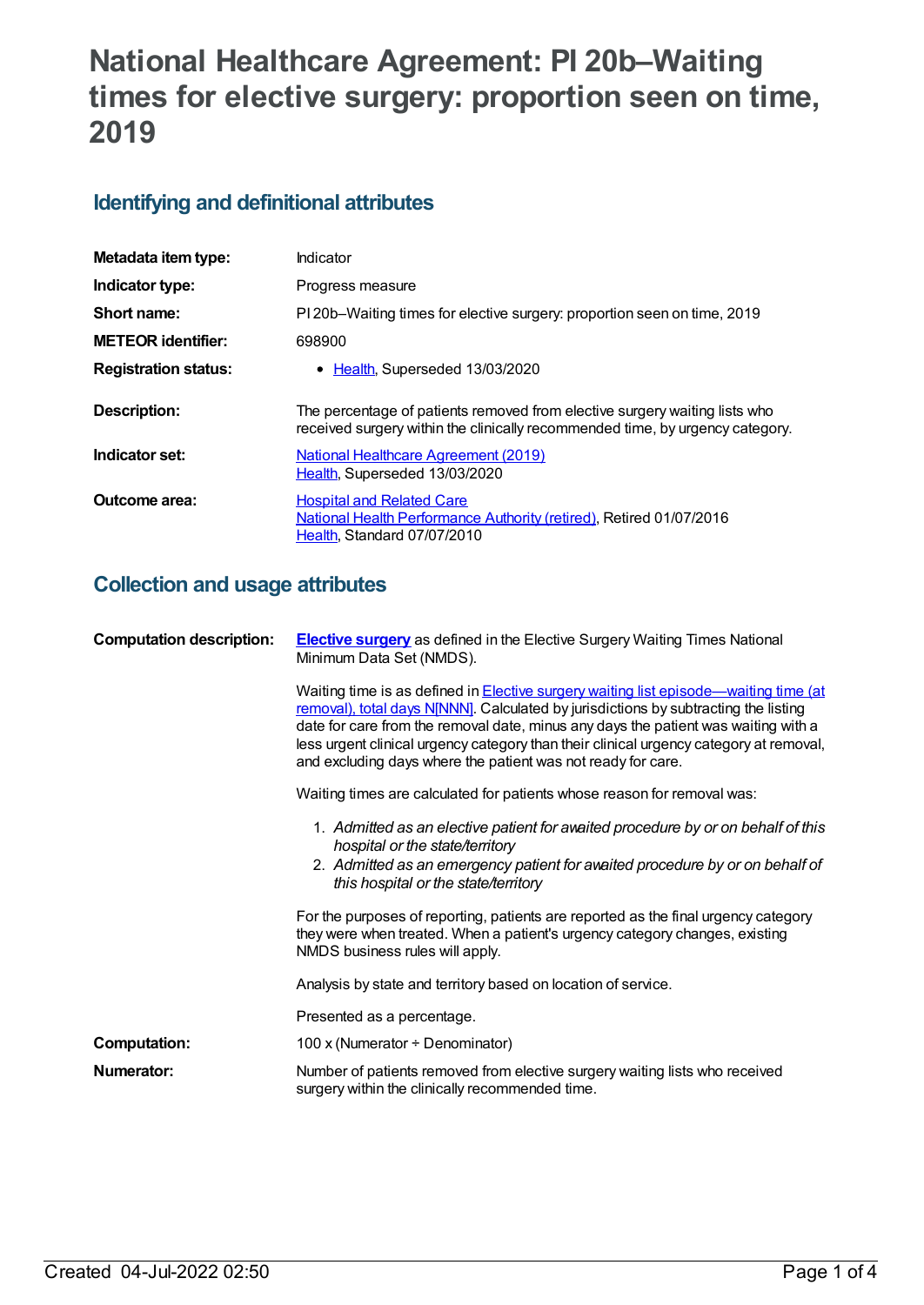[Establishment—organisation](https://meteor.aihw.gov.au/content/269973) identifier (Australian), NNX[X]NNNNN

**Data Source**

National elective surgery waiting times data [collection](https://meteor.aihw.gov.au/content/635534)

**NMDS / DSS**

Elective surgery waiting times NMDS [2017-18](https://meteor.aihw.gov.au/content/651416)

**Guide for use**

Data source type: Administrative by-product data

#### **Data Element / Data Set**

Elective surgery waiting list [episode—reason](https://meteor.aihw.gov.au/content/471735) for removal from a waiting list, code N

**Data Source**

National elective surgery waiting times data [collection](https://meteor.aihw.gov.au/content/635534)

**NMDS / DSS**

Elective surgery waiting times NMDS [2017-18](https://meteor.aihw.gov.au/content/651416)

**Guide for use**

Data source type: Administrative by-product data

### **Data Element / Data Set**

Elective surgery waiting list [episode—waiting](https://meteor.aihw.gov.au/content/598074) time (at removal), total days N[NNN]

#### **Data Source**

National elective surgery waiting times data [collection](https://meteor.aihw.gov.au/content/635534)

**NMDS / DSS**

Elective surgery waiting times NMDS [2017-18](https://meteor.aihw.gov.au/content/651416)

#### **Guide for use**

Data source type: Administrative by-product data

**Denominator:** Number of patients who received elective surgery.

**Disaggregation:** State and territory, by:

- clinical urgency,
- Indigenous status.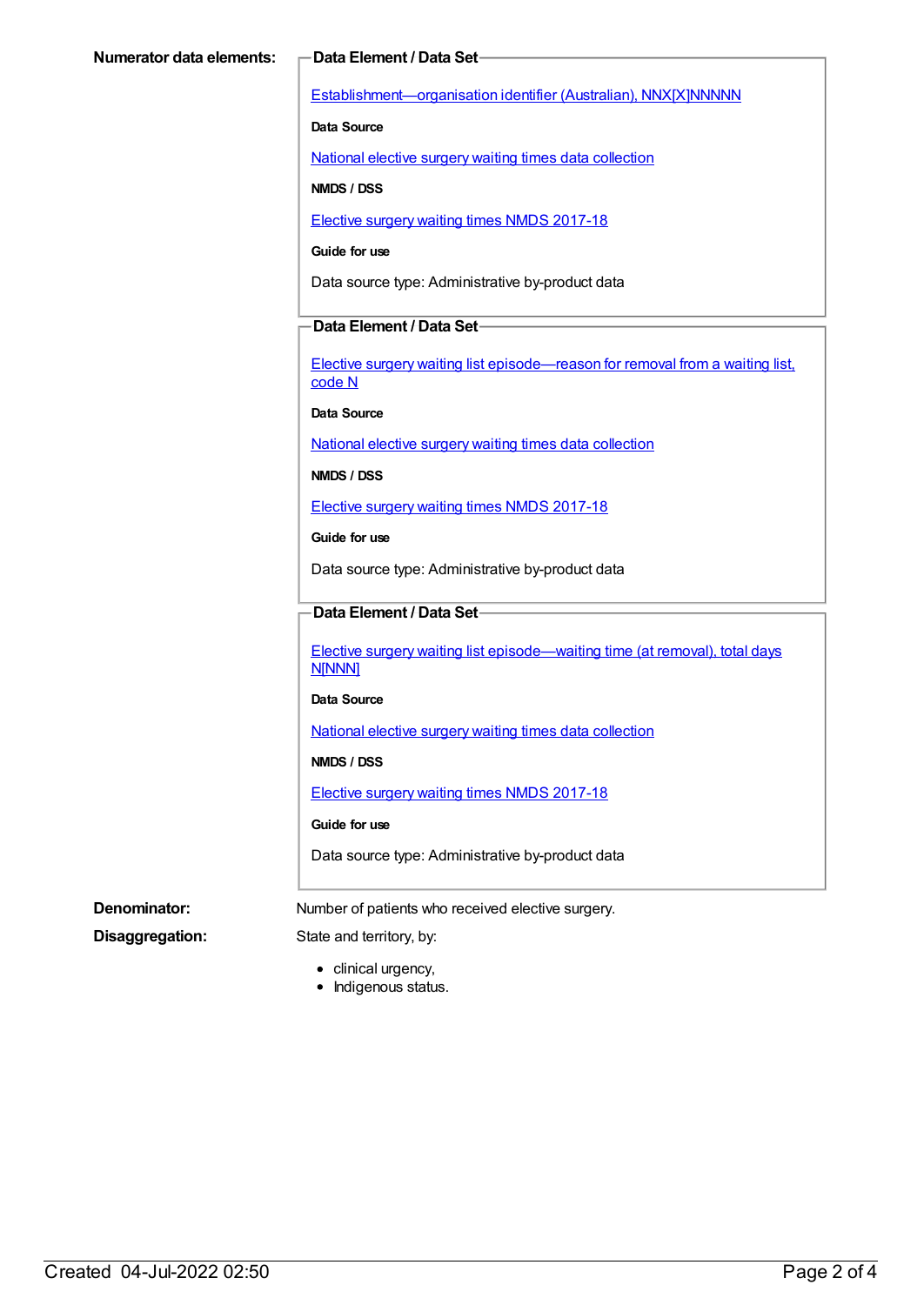#### **Disaggregation data elements:**

#### **Data Element / Data Set**

[Establishment—organisation](https://meteor.aihw.gov.au/content/269973) identifier (Australian), NNX[X]NNNNN

#### **Data Source**

National elective surgery waiting times data [collection](https://meteor.aihw.gov.au/content/635534)

**NMDS / DSS**

Elective surgery waiting times NMDS [2017-18](https://meteor.aihw.gov.au/content/651416)

#### **Guide for use**

Data source type: Administrative by-product data Used for disaggregation by state/territory

#### **Data Element / Data Set**

Elective surgery waiting list [episode—clinical](https://meteor.aihw.gov.au/content/598034) urgency, code N

**Data Source**

National elective surgery waiting times data [collection](https://meteor.aihw.gov.au/content/635534)

**NMDS / DSS**

Elective surgery waiting times NMDS [2017-18](https://meteor.aihw.gov.au/content/651416)

**Guide for use**

Data source type: Administrative by-product data

### **Data Element / Data Set**

Person-Indigenous status, code N

**Data Source**

National elective surgery waiting times data [collection](https://meteor.aihw.gov.au/content/635534)

**NMDS / DSS**

Elective surgery waiting times NMDS [2017-18](https://meteor.aihw.gov.au/content/651416)

#### **Guide for use**

Data source type: Administrative by-product data

**Comments:** NO DATA FOR 2019 REPORTING.

The scope of the indicator is all hospitals reporting to the National Elective Surgery Waiting Times Data Collection. It includes episode-level data on patients added to or removed from waiting lists for elective surgery which are managed by public hospitals.

### **Representational attributes**

| Percentage |
|------------|
| Real       |
| Person     |
| N[NN].N    |
|            |

### **Indicator conceptual framework**

| <b>Framework and</b> | <b>Accessibility</b> |
|----------------------|----------------------|
| dimensions:          |                      |